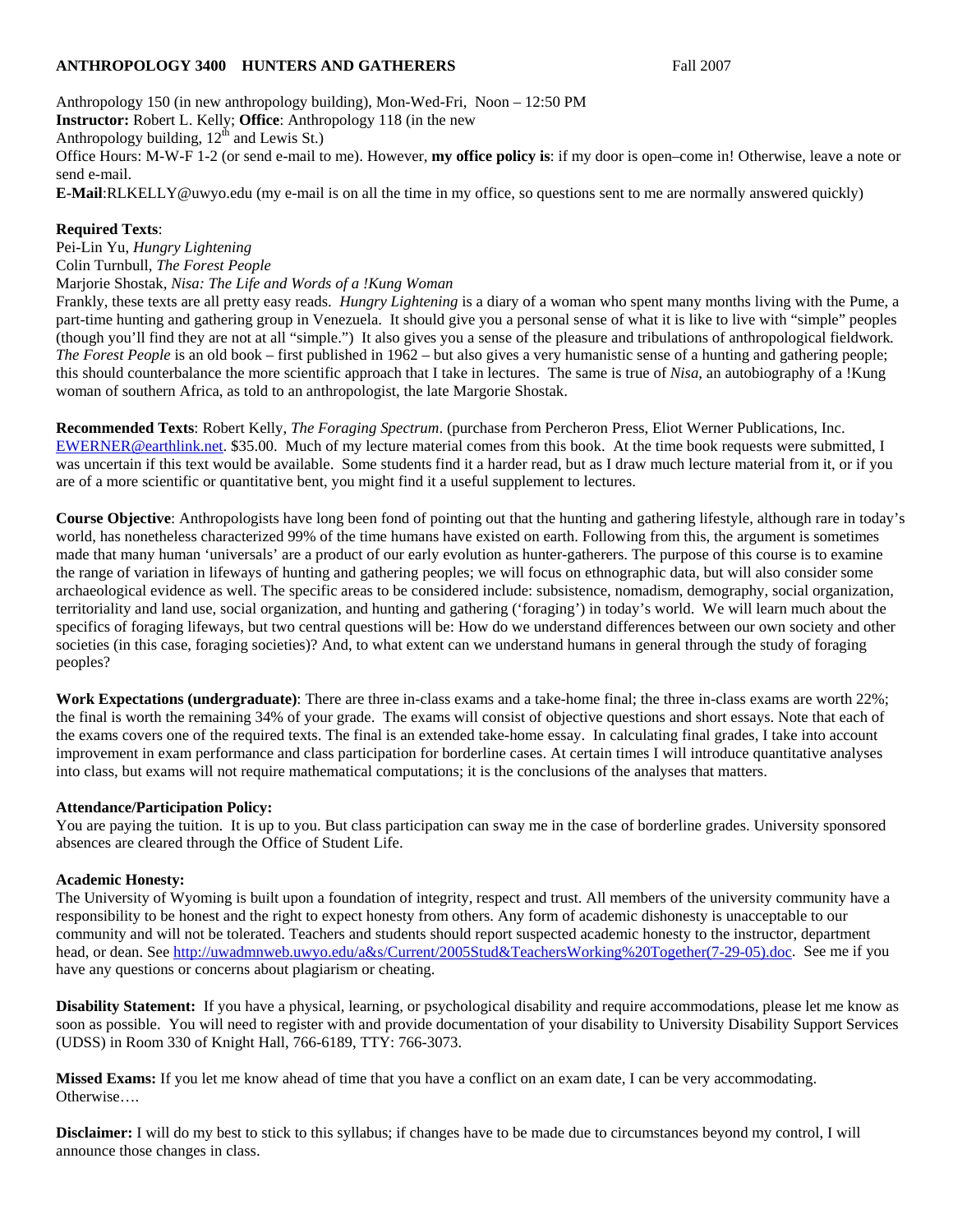## **DATE TOPIC**

Week 1 readings:

Start Hungry Lightening

Sahlins, M. 1972 The Original Affluent Society. In: *Stone Age Economics*, pp. 1-39. For reading see: http://www.eco-action.org/dt/affluent.html

Kaplan, D. 2000 The Darker Side of the "Original Affluent Society." *Journal of Anthropological Research* **56** (3):301-324.

- Aug 27 Introduction: Are hunter-gatherers "people that time forgot"?
- Aug 29 Placing hunter-gatherers in time: a brief history of the world
- Aug 31 Case Study: The Mikea of Madagascar

### Week 2 readings:

Lee, R.B. 1992 Art, science or politics: The crisis in hunter-gatherer studies. *American Anthropologist* **94**:31-54.

- Sept. 3 No Class, Labor Day
- Sept. 5 Images of Foragers: films of the Mikea as a case study
- Sept. 7 Images of foragers continued

Week 3 readings:

Helm, J. 1993 "Always with them either a feast or a famine": living off the land with Chipewyan Indians, 1791-1792. *Arctic Anthropology* **30** (2):46-60.

And check out the "Paleolithic diet": http://www.paleodiet.com/

Sept. 10 Hunter-gatherer diet: Should we all eat like "cavemen"?

Sept. 12 Diet continued

Sept. 14 *Film: Nanook of the North* 

Week 4 readings:

 Hurtado, A., and K. Hill (1989) Experimental Studies of Tool Efficiency among the Machiguenga Women and Implications for Root-Digging Foragers. *Journal of Anthropological Research* 45:207-217.

- Sept. 17 Technology: Are hunter-gatherers stupid?
- Sept. 19 Hunter-gatherer technology continued

# **Sept. 21 EXAM (Finish reading Hungry Lightening)**

Week 5 readings:

Begin reading *Forest People*. Alvard, M. S., 1993, Testing the "Ecologically Noble Savage" Hypothesis: Interspecific Prey Choice by Piro Hunters of Amazonian Peru. *Human Ecology* 21:355-87.

- Sept. 24 The "pygmies" of central Africa
- Sept. 26 *Film: Baka: People of the Forest*
- Sept. 28 Nomadism: Are hunter-gatherers natural conservationists?

Week 6 readings:

- Continue reading *Forest People*.
- Oct. 1 Nomadism continued
- Oct. 3 *Film: Summer of the Loucheux*
- Oct. 5 Hunter-gatherer religion

## Week 7 readings:

Weissner, P., 2002, Hunting, Healing, and Hxaro Exchange: A Long-term Perspective on !Kung (Ju/'oansi) Large-Game Hunting. *Evolution and Human Behavior* 23: 407-436.

- Oct. 8 Sharing: Are hunter-gatherers naturally generous?
- Oct. 10 Hunter-gatherer land claims: Do hunter-gatherers have rights to land?

## **Oct. 12 EXAM (Finish reading The Forest People)**

## Week 8 readings:

Start reading *Nisa*

- Oct. 15 The "Bushmen" of southern Africa
- Oct. 17 *Film: Nai: The Story of a !Kung Woman*
- Oct. 19 Demography: Do hunter-gatherers intentionally keep their numbers low?

## Week 9 readings:

- Winterhalder, B., 1993, Work, Resources, and Population in Foraging Societies. *Man* 28:321-340.
- Oct. 22 Demography continued
- Oct. 24 Demography continued (Group size)